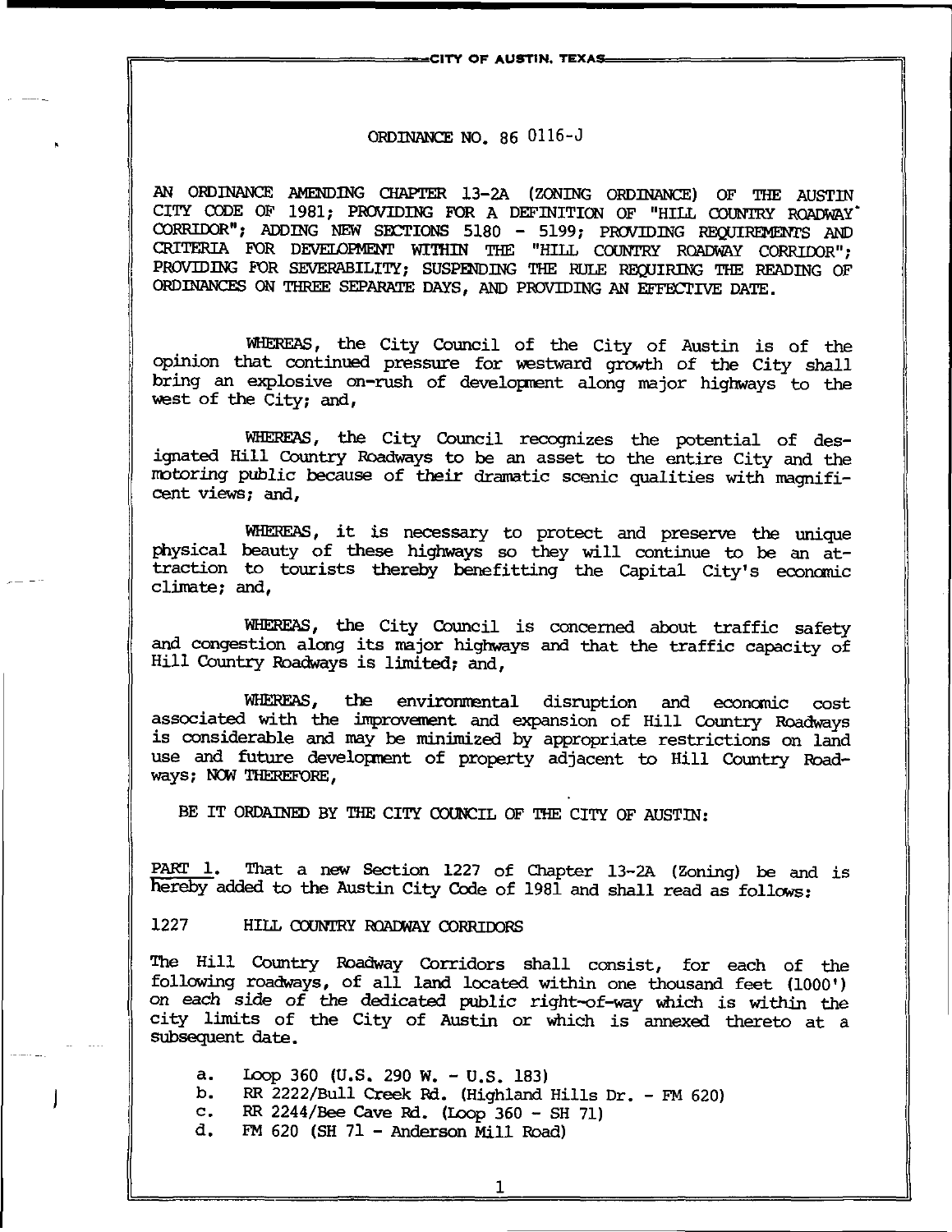PART 2. That new Sections 5180-5199 of Chapter 13-2A (Zoning) be and are hereby added to the Austin City Code of 1981 and shall read as follows:

5180 HILL COUNTRY ROADWAY CORRIDORS

## 5185 TITLE AND PURPOSES

Sections 5180 through 5199 shall be known as the Hill Country Roadway Corridors regulations and are designed to achieve the following purposes:

- a. To maintain the rugged natural beauty of the eastern edge of the Texas Hill Country as currently exists along Hill Country Roadways;
- b. To encourage development which is compatible with and, wherever possible, enhances such natural beauty;
- c. To allow people of the City of Austin to be able to live, work, and enjoy recreation within the area without reducing its natural beauty;
- d. To encourage safe and efficient traffic flow along Hill Country Roadways;
- e. To preserve the environment by providing clean air, clean water and greenbelts of natural vegetation and wildlife;
- f. To preserve the scenic character of the Hill Country Roadway Corridors and, where possible, scenic vistas from the roadways;
- To encourage only orderly and sensitive development as approq. priate in the City's environmentally-sensitive watersheds; and,
- h. To accomplish the foregoing goals through thoughtful and cooperative planning in order to benefit all the people of Austin.

#### 5186 APPLICATION

- Unless otherwise provided by this Section, in a Hill Country a. Roadway Corridor, notwithstanding the zoning classification, no tract shall be developed and no building shall be erected or structurally altered in violation of this Section. The provisions of this Section shall apply in addition to other ordinance requirements. In case of conflict therewith, the most restrictive provisions shall govern except as otherwise expressly provided in this Section.
- $b_{\star}$ The site plan submitted pursuant to this Section may, at the option of the applicant, include land not located within the Hill Country Roadway Corridor.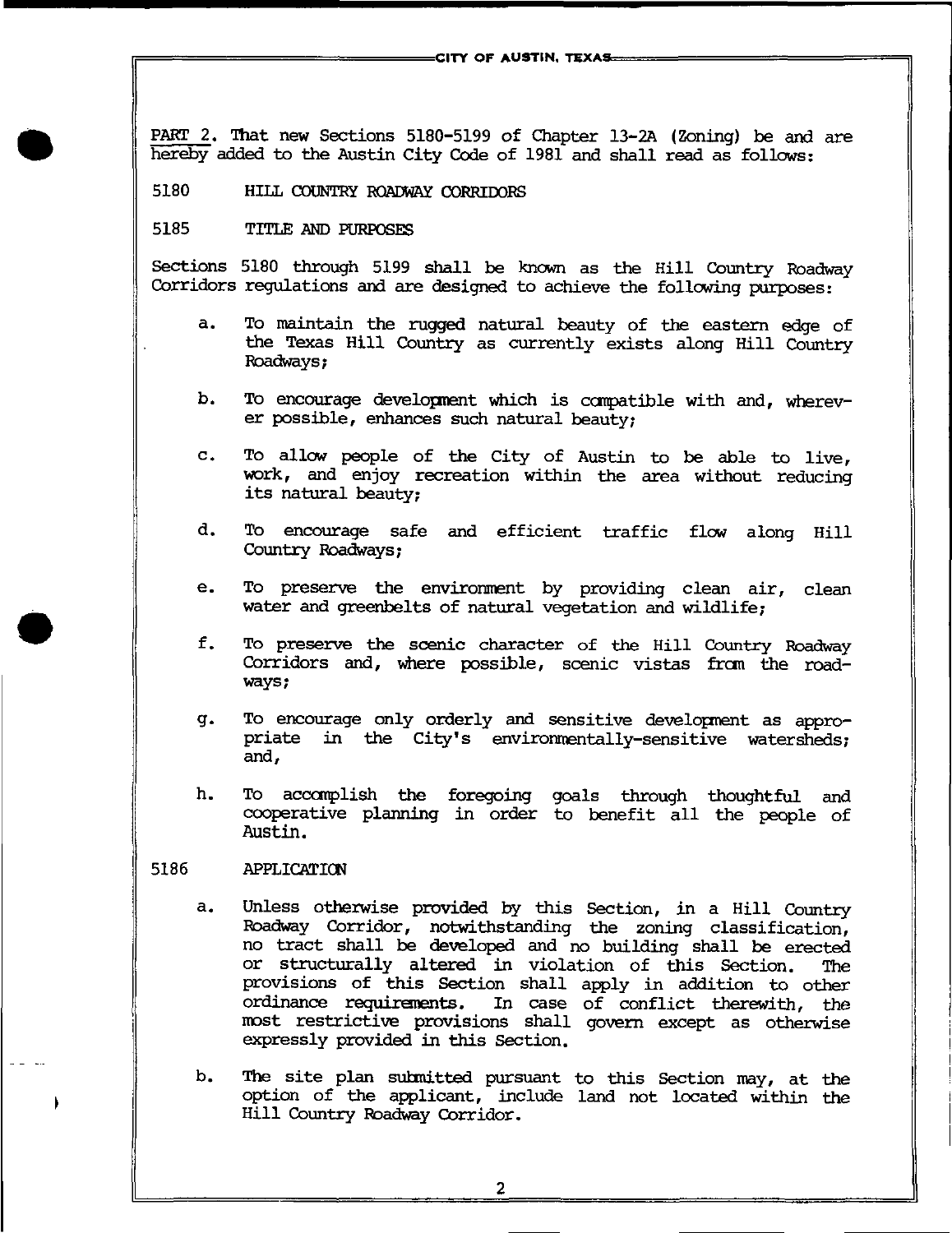## 5187 SITE PLAN REQUIRED

No zoning change shall be approved and no structure shall be erected unless a site plan as provided for in this Section and in Section 5100 (Principal Roadway Area) has been approved by the City Council after reconmendation of the Planning Commission. Site plans submitted under the provisions of this Section shall comply with all requirements set out by other provisions of this Code as well as the following:

- a. The location of all improvements on the site plan shall be specific and no alteration or movement of proposed improvements in excess of twenty-five feet (25<sup>1</sup> ) shall be permitted without the approval of the City Council.
- b. The site plan shall include a tree survey. A construction line shall be delineated on each site plan submitted for City approval. This limit line shall include all building, parking, and vehicular use areas, and all areas of required cut and fill. Within this area, the requirements of Section 5189 (Landscaping) shall be shown. Outside this limit line, no tree survey shall be required and the project developer shall be required to leave undisturbed all areas of native vegetation including trees, shrubs, and understory vegetation to a reasonable and feasible extent.
- c. The site plan shall illustrate the location of all trash receptacles, air conditioning and heating equipment, loading areas, parking areas, lighting and an indication of the methods to be used to screen all such areas from all public views. If air conditioning, heating units, penthouses, parapet walls, or water storage reservoirs for fire safety must be located on roofs of structures, they shall be screened frcm view, both horizontally and vertically.
- d. The site plan shall illustrate the height calculation as provided for in Section 5188 by showing the cross sections required to demonstrate that each building complies with height limitations.
- e. For projects requesting performance incentives for scenic vista protection as per Sec. 5192, the site plan shall illustrate the location and nature of any existing or potential scenic vistas from or in close proximity to public roadways or recreation areas, and shall show how such vistas would be impacted by the proposed development. For the purposes of this ordinance, a scenic vista shall be defined as a generally recognizable, noteworthy view of Lake Travis, Lake Austin, the valleys of the Colorado River, Barton Creek, Bull Creek, and West Bull Creek, or the downtown area of Austin. Protection of scenic vistas may be demonstrated through use of:
	- 1. Photographs of all existing scenic vistas at the site.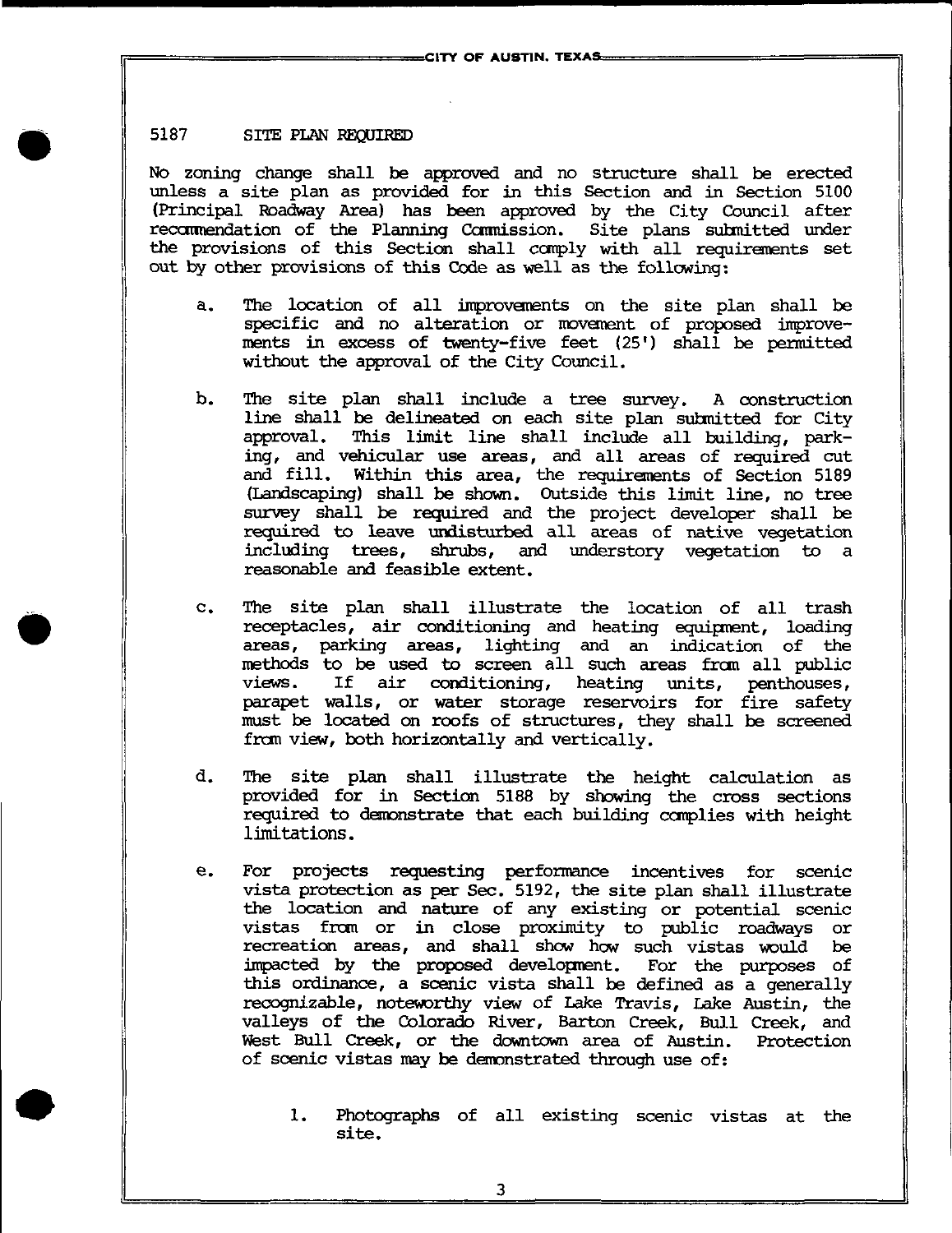Areas of cut not hidden fron view shall be effectively screened by additional landscaping.

- 3 . Hillside vegetation shall not be disturbed other than that necessary to locate the structure. All disturbed areas shall be restored with native vegetation as per Section 5189.
- 4. If terraces are not provided, cuts and fills are to be restored to 3 to 1 slopes and with vegetation. Naturally restored slopes are limited to eight feet (8<sup>1</sup>) in length. Terraces are to be installed in between the slopes if more than a single 8' slope is required.
- d. Height. The height of buildings shall be limited but the permitted height may increase as the distance fron the rightof-way increases. Within two hundred feet (200') of the right-of-way of a Hill Country Roadway, no building shall exceed twenty-eight feet  $(28')$ . Beyond two hundred feet (200 ') from the right of way of a Hill Country Roadway, height may increase but shall not be permitted to exceed twenty-eight (28<sup>'</sup>) in Low Intensity areas, forty feet (40') in Moderate Intensity areas, or fifty-three feet (53') in High Intensity areas, except as provided in Sec. 5192.
- e. Underground Utilities. All on-site utilities shall be located underground unless required by the utility to be otherwise located.
- f. Building Materials. Buildings shall be designed to utilize, to the greatest extent feasible, building materials such as rock, stone, brick, and wood, which are compatible with the Hill Country environment. No mirrored glass with a reflectance greater than twenty percent (20%) shall be permitted.

5189 LANDSCAPE REQUIREMENTS.

a. Tree Removal. For each tree removed with a trunk greater in diameter than six inches (6"), (measured at a point four and one-half feet above ground level), or for each cluster of three (3) or more trees located within ten feet (10<sup>1</sup>) of each other with trunk diameters greater than two inches  $(2<sup>n</sup>)$ , of live oak, Spanish oak, cedar elm, shin oak, bald cypress, post oak, pecan, bur oak, or black walnut, and for small native trees such as Texas madrone, black cherry, Texas mountain laurel, evergreen sumac, Mexican buckeye, flameleaf sumac, or Texas persimmon, the developer must compensate by planting a sufficient amount of native species mentioned above within disturbed areas that will reasonably compensate for the loss of existing trees.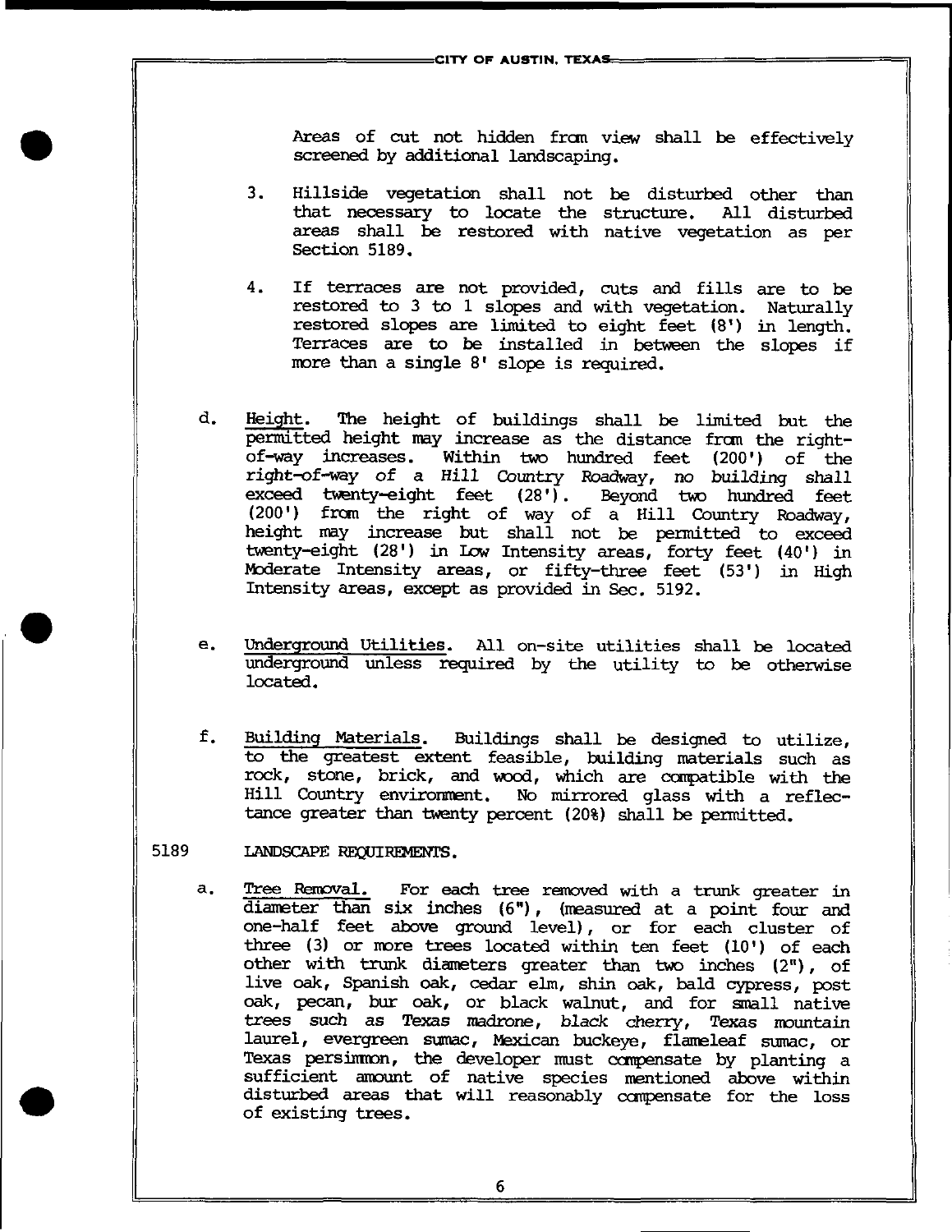CITY OF AUSTIN, TEXAS

b. Nonresidential Floor to Area Ratio. All nonresidential buildings shall be limited to a maximum Floor—to-Area Ratio computed by reference to slope gradients and intensity level as follows:

| Slope Gradient | Intensity Level  |          |      |
|----------------|------------------|----------|------|
| of Land        | Low              | Moderate | High |
| $0 - 158$      | $\overline{.20}$ | . 25     | . 30 |
| $15 - 25%$     | .08              | .10      | .12  |
| $25 - 35%$     | . 04             | . 05     | .06  |

"Floor to Area Ratio" shall be defined as the ratio of gross floor area (exclusive of parking structures and atriums) to site area within the appropriate slope class within the Hill Country Roadway Corridor. For purposes of calculating allowable floor area and impervious cover (where applicable), the gross site area shall exclude additional dedicated right- -of-way only to a maximum of sixty feet (60') from the centerline of a Hill Country Roadway. In no event shall the Floorto-Area Ratio on the 0-15% slopes exceed the following maximums including any additional credits added by Section 5192:

|                  | Intensity Level  |             |
|------------------|------------------|-------------|
| Low              | Moderate         | <u>High</u> |
| $\overline{.25}$ | .30 <sub>1</sub> | . 35        |

- c. Construction on Steep Slopes. No roadways or driveways shall be constructed on slopes in excess of fifteen (15%), except where necessary to provide access to areas of flatter slopes. Cuts and fills on roadways or driveways are to be restored as described herein. No building or parking areas shall be constructed on slopes in excess of fifteen percent (15%), provided, however, that buildings and parking structures may be located on slopes of 15%-25% when the following criteria are met:
	- 1, Structures located upslope of slopes over fifteen percent (15%) area shall be constructed utilizing pier and beam techniques. Fill shall be placed to blend with the natural contour. No vertical walls shall extend beyond the lowest finished floor elevation, other than necessary to screen mechanical appurtenances, and shall be stepped, if appropriate. Terraced fill and walls shall be 1 to 1 grade limited to four feet (4') in height for each terrace. More than one level of terrace is permitted.
	- 2, Structures located downslope of slopes over fifteen percent (15%) are is encouraged to be terraced and consolidated into the hillside. Structural excavation shall not exceed a maximum of eight feet (8') in depth.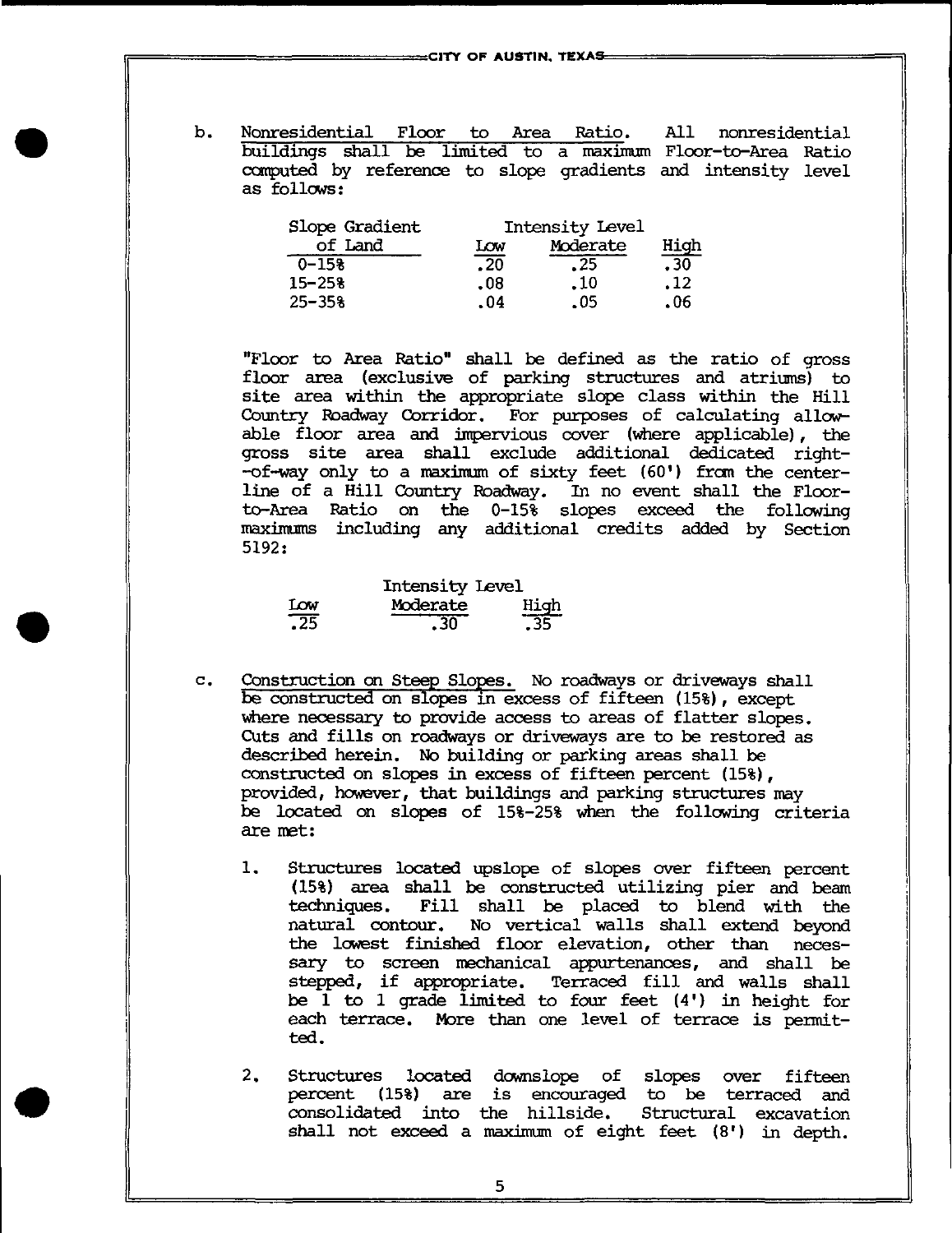- 2. Schematic plans and sections showing clearly the impact development will have on scenic vistas.
- 3. Elevations or perspective sketches showing the proposed development from the adjacent roadway.

The Office of Land Development Services shall develop a map indicating segments of Hill Country Roadways along which scenic vistas are prevalent.

## 5188 SITE DEVELOPMENT REGULATIONS

All land and buildings within a Hill Country Roadway Corridor shall comply with all requirements of Section 5100 (Principal Roadway Areas) as well as the following:

- a. Intensity Zones. Floor-to-Area Ratios and height shall be determined relative to low, moderate, and high intensity zones indicated below, consistent with the applicable comprehensive plan.
	- 1. High Intensity All land within one thousand feet (1000') of the right-of-way of two intersecting State- -maintained roadways, and with frontage on both highways or on one highway and an intersecting arterial or collector roadway, as well as all land along Loop 360 within three thousand five hundred feet (3500') from its intersection with U.S. 290.
	- 2. Moderate Intensity All land not included in the High Intensity designation and with frontage on:
		- (a) Loop 360 (excluding RR 2244 RR 2222 except as per (b)).
		- (b) Loop 360 (1200 feet north and south of Westlake Drive).
		- (c) RR 2222 (FM 620 2.1 miles east of RM 620))
		- (d) FM 620 (Comanche Trail Anderson Mill Road and Lehman's Crossing - Stewart Rd.)
		- (e) A Hill Country Roadway and an intersecting arterial or collector street, limited to land within five hundred feet (500') of the right-of-way of the intersecting street, but excluding intersections along RM 2222 east of Loop 360.
		- (f) A Low Intensity roadway segment where the sole access to such a tract is from an arterial or collector roadway other than the Hill Country roadway.
	- 3. Low Intensity All land not included in the Moderate or High Intensity designation.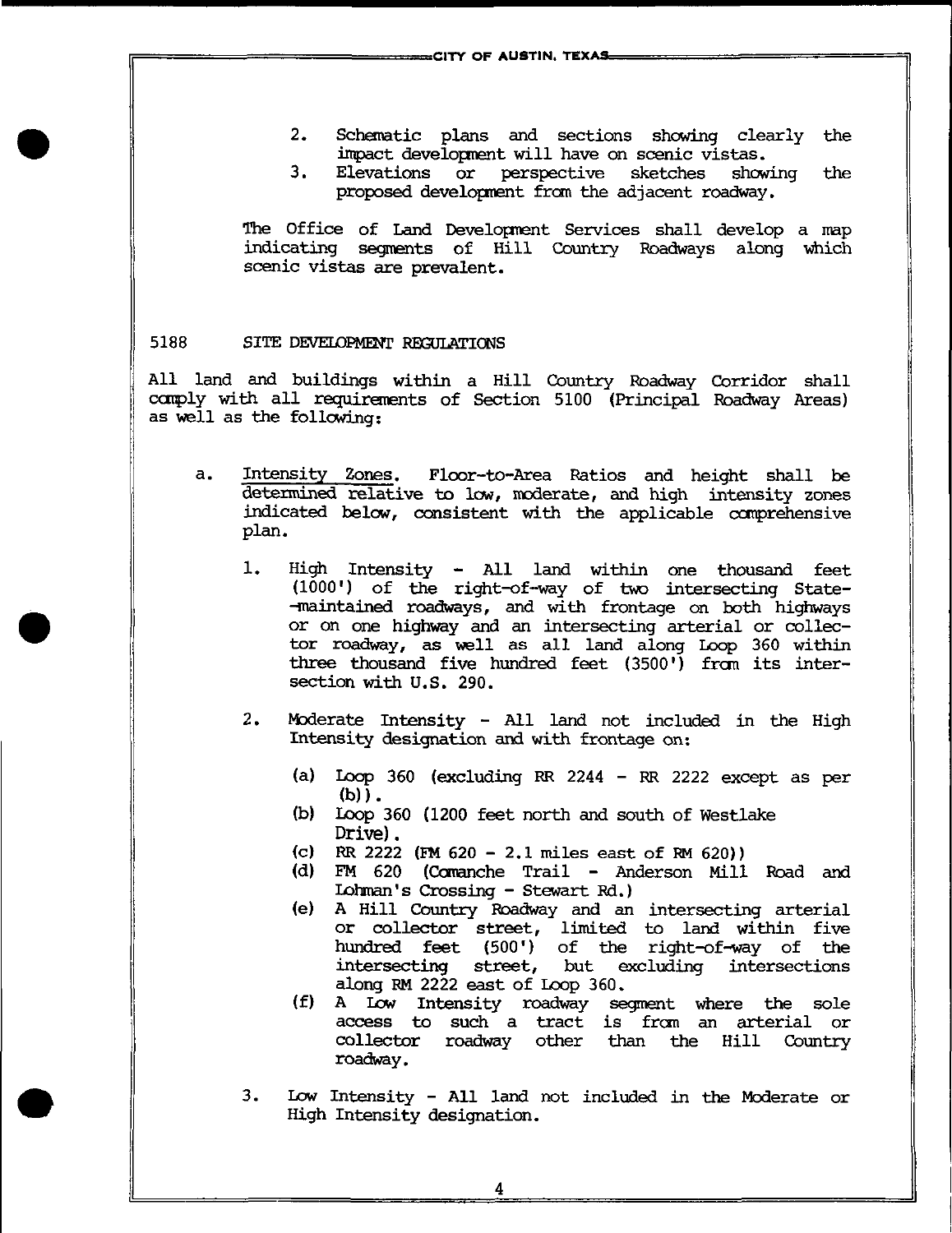- b. Highway Vegetative Buffer. Except for clearing necessary to provide utilities and access to the site, no clearing of vegetation shall be permitted within one hundred feet  $(100')$ of the dedicated right-of-way of a Hill Country Roadway; provided, however, that in no case shall such vegetative buffer exceed twenty percent (20%) of the acreage of the applicant's property. In cases where the buffer area has previously been substantially disturbed, it shall be revegetated with native trees, shrubs, and grasses and up to fifty percent (50%) of the buffer may be utilized for de-<br>tention/sedimentation ponds and wastewater drainfields. tention/sedimentation ponds and wastewater drainfields, subject to such restoration.
- c. Natural Area. At least forty percent (40%) of the site, excluding dedicated right-of-way, shall be left in a natural state. Priority shall be given to protection of natural critical areas identified in the City's Comprehensive Plan in meeting this requirement. Natural areas located within parking medians and the required Highway Vegetative buffer may count toward such forty percent (40%) requirement. In the event that the natural area requirement conflicts with the requirements of another applicable ordinance, such conflict shall be resolved with the minimum departure from the terms hereof and approved by the City Council after recommendation of the Planning Ccmmission. Up to twenty-five percent (25%) of the area required to be kept in a natural state may be used for sewage disposal fields; provided that such areas are appropriately revegetated.
- d. Landscaped Screening. All parking areas and detention/sedimentation ponds shall use existing vegetation or installed landscaping to screen pavement, vehicles, and ponds from the roadway and fron adjacent properties. This screening shall include dense massing of trees in addition to existing native understory vegetation or shrubs massing or berms. Topographic changes shall be considered in reviewing this provision. A median of not less than ten feet (10') in width containing existing native trees or dense massing of installed trees, shall be placed between each parking bay.

5190 SIGNS

In addition to applicable provisions of the City's sign ordinance, the following requirements shall apply to signs within a Hill Country Roadway Corridor:

- a. Permitted Signs.
	- 1. One (1) freestanding berm or monument sign of up to sixty-four (64) square feet in area shall be permitted for each street frontage. Where street frontage exceeds six hundred feet (600'), two such signs shall be permitted. Such signs shall not exceed twelve feet (12') in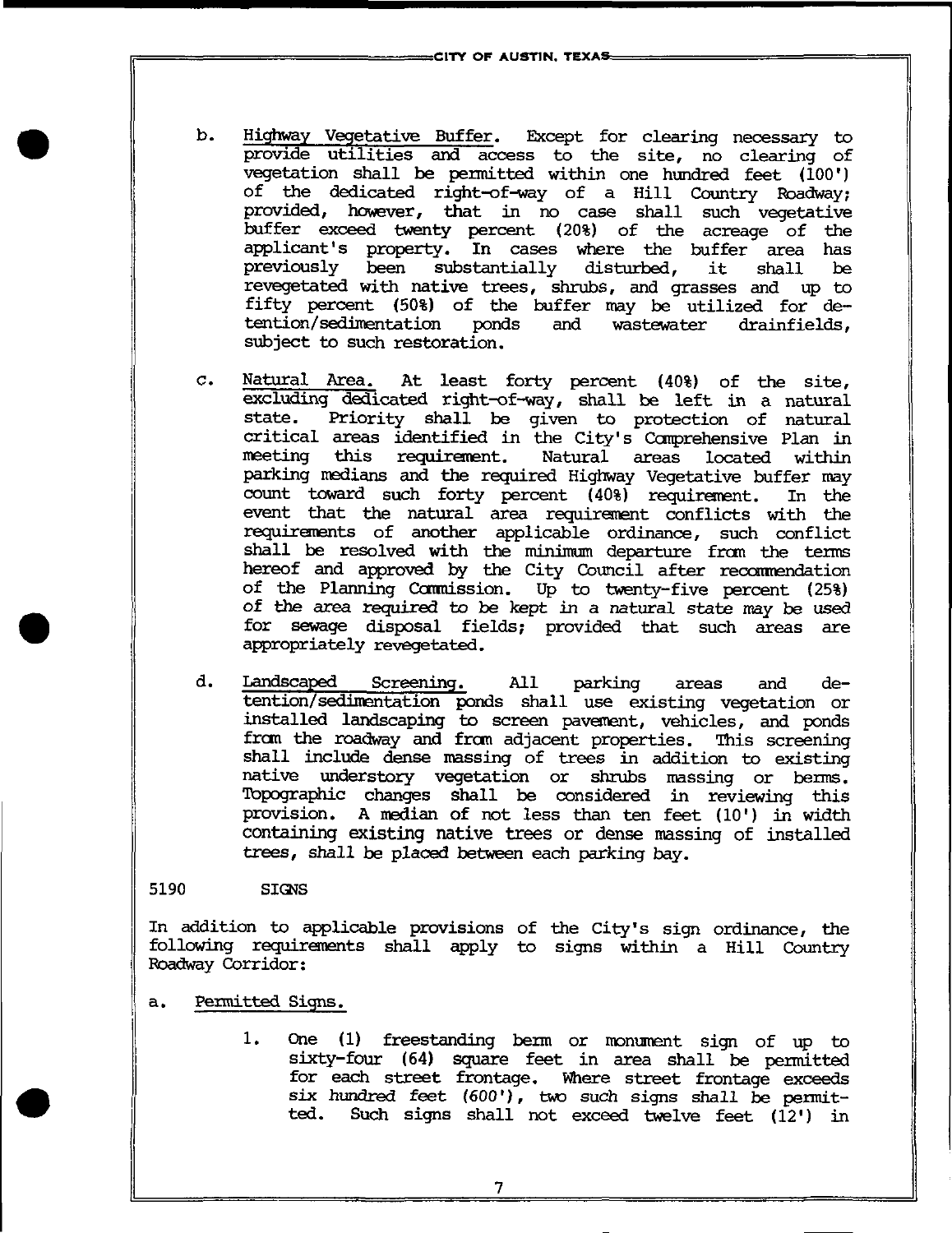height or the square root of the distance from the sign to the right-of-way, whichever is less.

- 2. In multi-tenant projects, one (1) wall sign shall also be permitted for each individual business establishment, with lettering not to exceed twenty-four inches (24") in height.
- b. Prohibited Signs. Internal lighting of signs, neon or flashing signs, building floodlighting, and freestanding pole or post signs shall not be permitted. All spotlights and exterior lighting shall be concealed from view and oriented away from adjacent properties and roadways.

### 5191 TRAFFIC REQUIREMENTS.

- a. Access. Access to a Hill Country Roadway may be prohibited from any tract having access to a street intersecting with a Hill Country Roadway or any tract with frontage on a Hill Country Roadway which has access through an existing joint-use access easement or driveway. Otherwise, access to a Hill Country Roadway shall be limited to one driveway except as follows:
	- 1. the estimated daily traffic volume for the single driveway exceeds five thousand (5,000) vehicles per day;
	- 2. the traffic using the single driveway would exceed the capacity of a stop sign controlled intersection during one peak street traffic hour or the peak site traffic hour; or
	- 3. a competent traffic analysis demonstrates the need for an additional driveway due to traffic conditions and the Director of Office of Land Development Services agrees that an additional driveway is required.

No more than two access points shall be permitted from any one development onto a Hill Country Roadway.

- b. Driveway Location, Maximum practical spacing between driveways shall be provided. Unless otherwise approved by the Director of Urban Transportation, no driveway accessing a Hill Country Roadway shall be located:
- 1. closer than three hundred feet (300<sup>1</sup>) from the nearest adjacent driveway, unless no other access is available to a tract of land;
- 2. where the sight distance is less than five hundred fifty feet  $(550')$ ;
- 3. on the inside radius of a curve; or
- 4. where the roadway grade of the Hill Country Roadway exceeds eight percent (8%).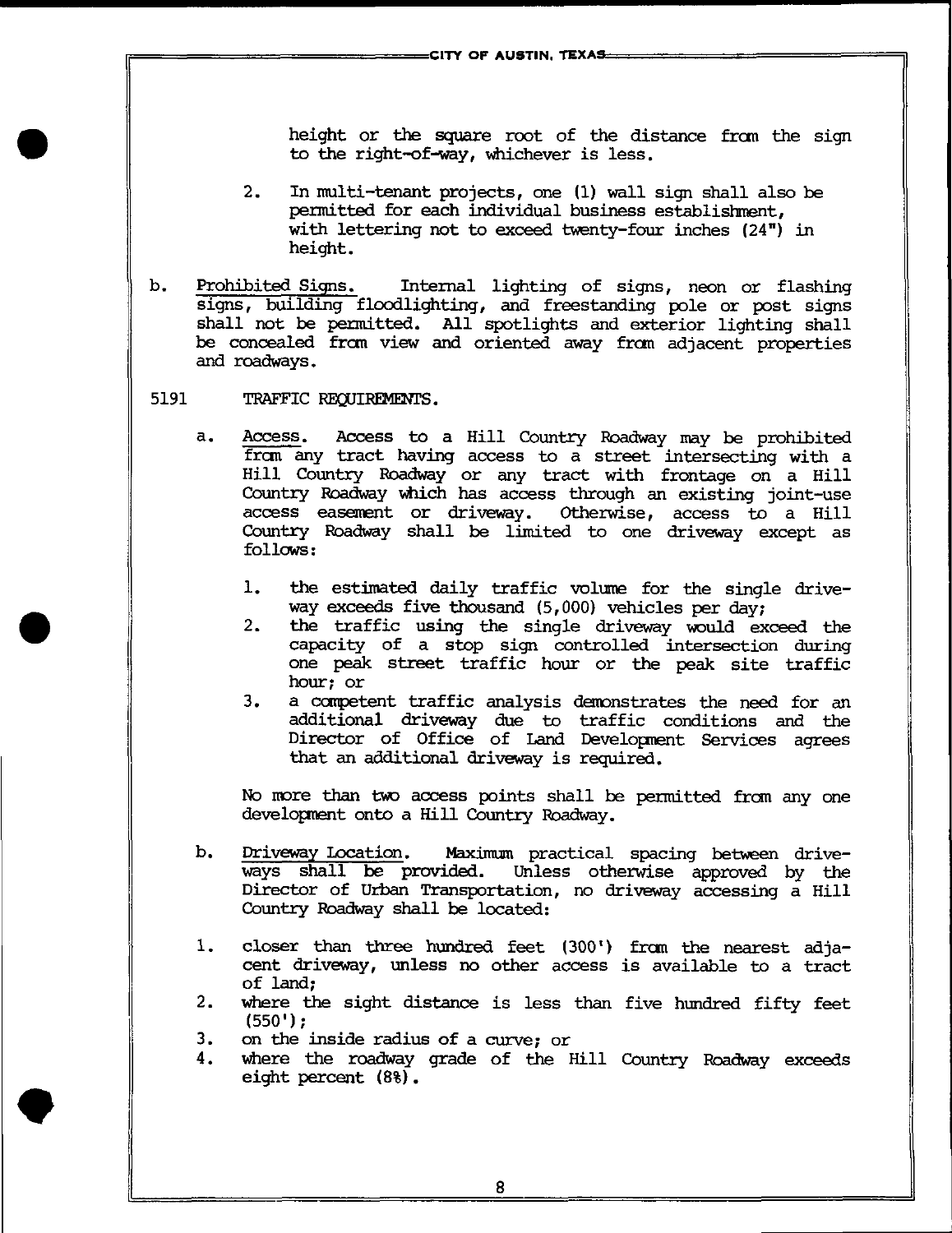- c. Joint Use Driveways. For purposes of this Section, a joint- -use driveway means a driveway located entirely or partially on one tract of land which is available for use as access to and from a public street from an adjoining tract of land. Unless otherwise waived by the City Council and subject to the Highway Vegetative Buffer provisions hereof, each applicant may be required to provide a joint-use access easement across his or her tract from property line to property line generally parallel with the right-of-way of the Hill Country Roadway for the use of adjacent property owners when the adjacent lots have insufficient frontage, as determined under the provisions of this ordinance, by the Director of Land Development Services. No access to a Hill Country Roadway will be permitted for tracts which do not have frontage on a Hill Country Roadway, unless recommended by the Director of Land Development Services. The City Council may waive this requirement upon the recommendation of the Director of Urban Transportation or when the topography of the tract makes such joint-use impractical or undesirable. If the applicant is required by the City of Austin to construct improvements such as providing wider driveways or additional driveways for use as a joint-use driveway, the landowner(s) of the adjoining tract(s) benefited by such joint-use driveway shall be required by the City of Austin to participate in the cost of such improvements on a pro rata basis as follows:
	- 1. If the owner of the tract benefiting from such joint-use driveway is not ready to participate in the cost of such improvements at the time of the construction of those improvements, the owner of the tract upon which the improvements are to be constructed may elect not to construct them to accommodate the adjacent tract but shall leave sufficient area for such construction.
	- 2. If the applicant elects to construct such improvements to serve an adjoining tract, the City shall require the owner of a benefited tract to share in such cost at the time such adjoining tract is developed.

In conputing the amount of impervious cover on the site, there shall be excluded from such computation: (i) one hundred-ten percent (110%) of impervious cover required for the sole purpose of providing access from adjoining land to a joint-use driveway (excluding parking spaces and aisles serving parking spaces) located entirely on the site; and (ii) fifty percent (50%) of the impervious cover required for the sole purpose of providing a joint-use driveway (excluding parking spaces and aisles serving parking spaces) where no portion of such driveway is located on adjoining land.

d. Streets and Intersections. Minimum spacing between local streets shall be six hundred feet (600') and between collector streets shall be thirteen hundred and twenty feet (1320').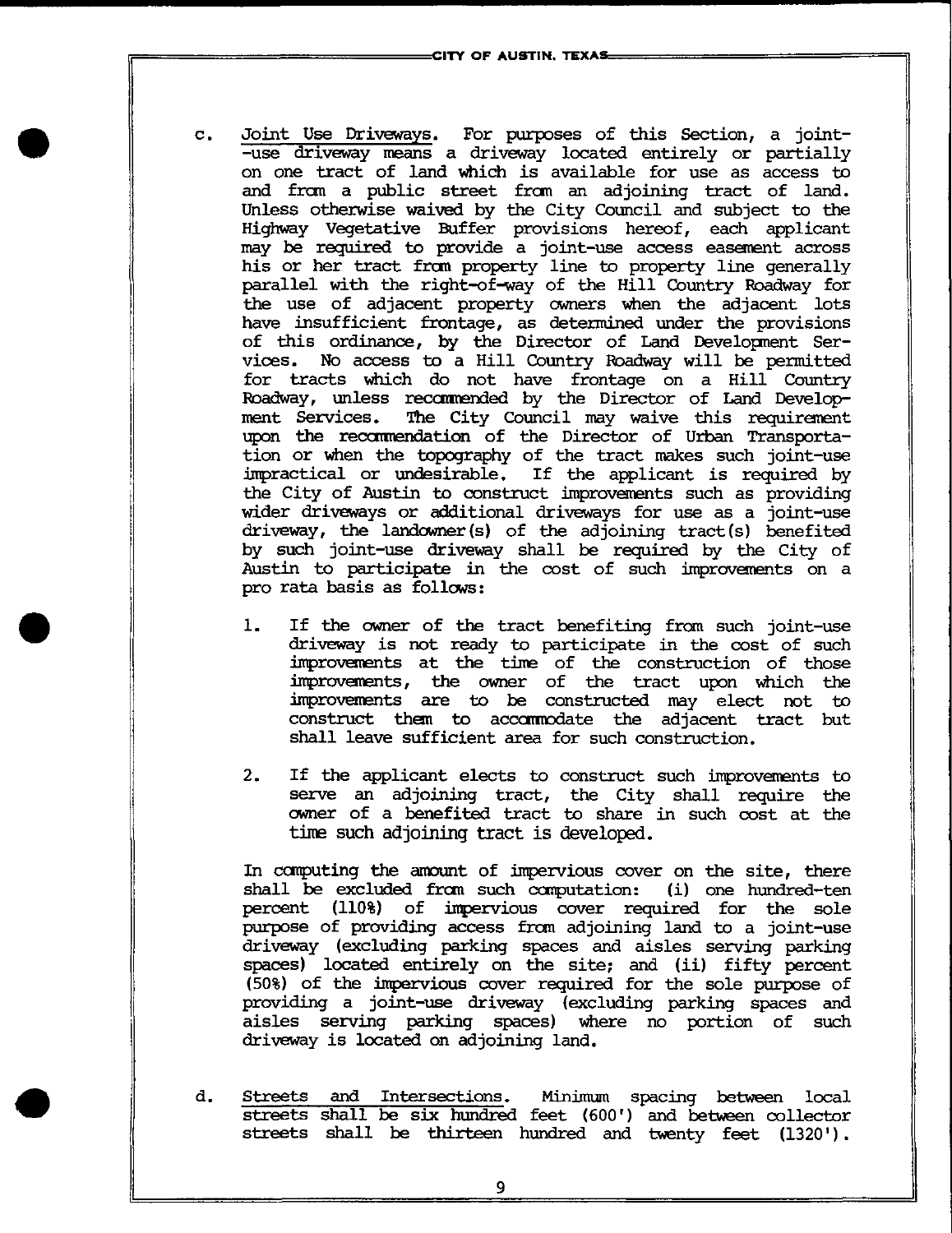Arterial streets must conform to the Austin Metropolitan Area Roadway Plan.

Improvements to intersections with a Hill Country Roadway will be required when determined from a review of the Traffic Impact Analysis, The construction of grade separated interchanges which provide fifty percent (50%) of the access required for an individual project are discouraged unless the interchange is also located at the intersection of an arterial street, as shown in the Austin Metropolitan Area Roadway Plan, or is located based on appropriate spacing for weaving maneuvers at ramps and resulting capacity considerations.

- e. Median Breaks. The number of median breaks on Hill Country Roadways should be minimized. Additional median breaks on loop 360 are prohibited and future connecting streets should align with median breaks to the greatest extent practicable.
- f. Driveway Permits. City of Austin driveway permit applications for a Hill Country Roadway must be approved prior to consideration of site plan and zoning changes by the Planning Commission.
- g. Procedure Where Applicant Requests Construction in Proposed Right-of-Way. Where the applicant requests site plan approval for construction of improvements in a proposed right-of-way in accordance with standards set forth in this Section, the Planning Conmission shall notify the Director of Public Works that an application has been filed requesting construction of improvements in the proposed right-of-way and refer the request to the City Council, who shall determine whether construction of improvements in the proposed right-of-way should be permitted.

## 5192. PERFORMANCE INCENTIVES

- a. The Planning Commission and City Council shall, as appropriate, approve any individual or combination of the following development bonuses in order to recognize innovative design beyond that required to comply with this and other City ordinances, and which is considered to better further the goals of the Hill Country Roadway Ordinance:
	- 1. Floor-to-Area ratio increases of up to .05 to 1 for land of 0-15% slope.
	- 2. Building height increases not to result in a maximum height exceeding forty feet (40') in Low Intensity areas, fifty-three feet (53') in Moderate Intensity areas, and sixty-three feet (63') in High Intensity areas.
	- 3. Reduced setbacks of up to twenty-five feet (25<sup>1</sup>) less than those required.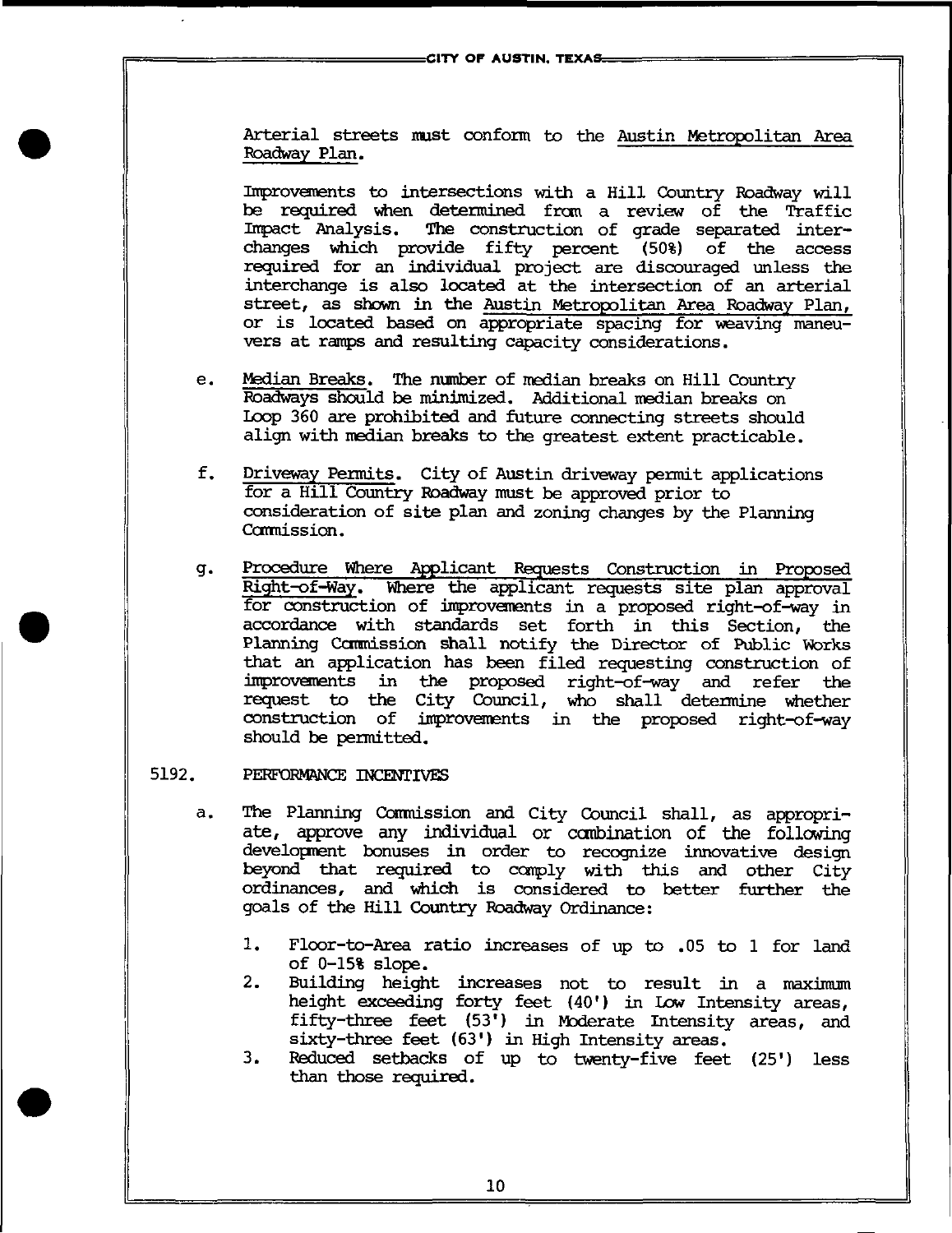- b. Performance criteria to be considered in recommending bonuses should relate reasonably to the bonuses being approved and may include the following:
	- 1. Preserving scenic vistas, including the provision of public observation points. This incentive is allowed only where a view can be preserved.
	- 2. Limiting access to roadways other than Hill Country Roadways where such roadways do not encourage traffic through residential areas.
	- 3. Reducing impervious cover by 15% or more beyond the minimum standards allowed by this or other ordinances.
	- 4. Increasing landscaping or setbacks by more than 50%, and increasing natural areas.
	- 5. Providing mixed-use development, particularly those that include residential uses and community facilities.
	- 6. Reducing building mass by breaking up buildings.
	- 7. Using "pervious pavers" when not receiving impervious cover credit.
	- 8. Consolidating small lots to create parcels with a minimum of three hundred feet (300') of frontage on a Hill Country Roadway.
	- 9. Using pitched roof design features.
	- 10. Constructing and/or dedicating public facilities such as parks, roadways and right-of-way, police, fire, or EMS sites, regional drainage facilities or other facilities in excess of that required by City ordinances.
	- 11. Maintaining the construction of all buildings and parking areas on 0-15% slopes.
	- 12. Using energy-conserving and/or water conserving devices which reduce consumption below what is required by City ordinances.
- c. In order to qualify for bonuses under this section of the ordinance, a development should demonstrate compliance with at least fifty percent (50%) of the above criteria. The use of bonuses shall be limited to unusual circumstances which involve:
	- 1. An undue hardship imposed on a tract by the ordinance or the cumulative effect of several ordinances due to its peculiar configuration, topography, or location; or
	- 2. Demonstration of highly innovative architectural, site planning, and land use design of a caliber not previously utilized in the Austin area, and of such a quality as to set an excellent example for subsequent developments.

# 5193. HILL COUNTRY ROADWAY CORRIDOR MASTER FILE

a. The Office of Land Development Services of the City of Austin shall compile and maintain a current Master File of the Hill Country Roadway Corridors consisting of the following: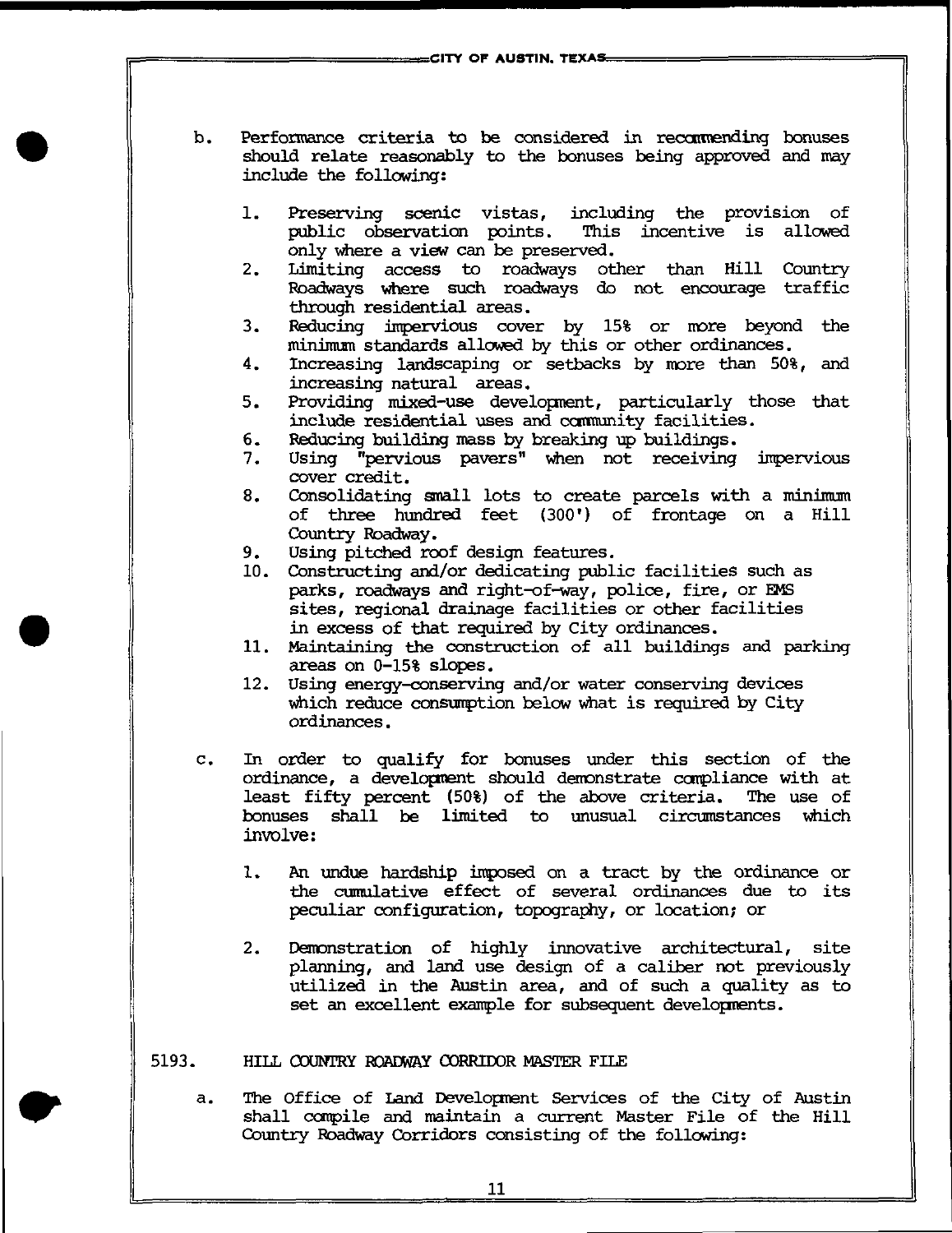- 1. A master contour map of all of the Hill Country Roadway Corridor indicating all proposed and approved land uses.
- 2. A master file of all site plans for the Hill Country Roadway Corridors including all submitted site plans whether ultimately approved, disapproved or withdrawn.
- 3. A master map showing all specific existing or potential scenic vistas, scenic overlooks, etc. as identified by the Office of Land Development Services and by the scenic view analysis.
- b. Immediately prior to the consideration of any project located within a Hill Country Roadway Corridor by the Planning Commission or City Council, the Office of Land Development Services shall present a summary of the current status of the Master File. In addition, at least ten (10) days prior to the Planning Commission public hearing on a proposed zoning change or site plan approval within the Hill Country Roadway Corridor, the Office of Land Developnent Services shall notify the two registered neighborhood groups that are closest to the proposed site of the date, time, and location of such public hearing.

# 5194 WAIVERS

An applicant presenting a site plan for approval as required by this Article may request in writing a waiver from one or more of the specific requirements upon a showing by the applicant that this ordinance imposes an undue hardship on the tract due to its peculiar configuration, topography or location or that the proposed project demonstrates the use of highly innovative architectural, site planning or land use techniques. The City Council may approve any waiver to the minimum extent necessary to allow the project to be constructed. The applicant for any such waiver shall have the burden of showing that the proposed project, with such waiver granted, will be as good or better than a project developed under the standards of this Article in terms of environmental protection, aesthetic enhancement, land use compatibility, and traffic considerations.

# 5195 EXEMPTIONS.

a. The provisions of this Section shall not apply to any site plan which has been approved on or before the effective date of this ordinance, by the City Council. Modifications to such approved site plans which include moving a structure more than twenty-five feet (25') or increasing the height or square footage of a building are not exempted from this Section, unless a zoning change has been granted allowing such changes.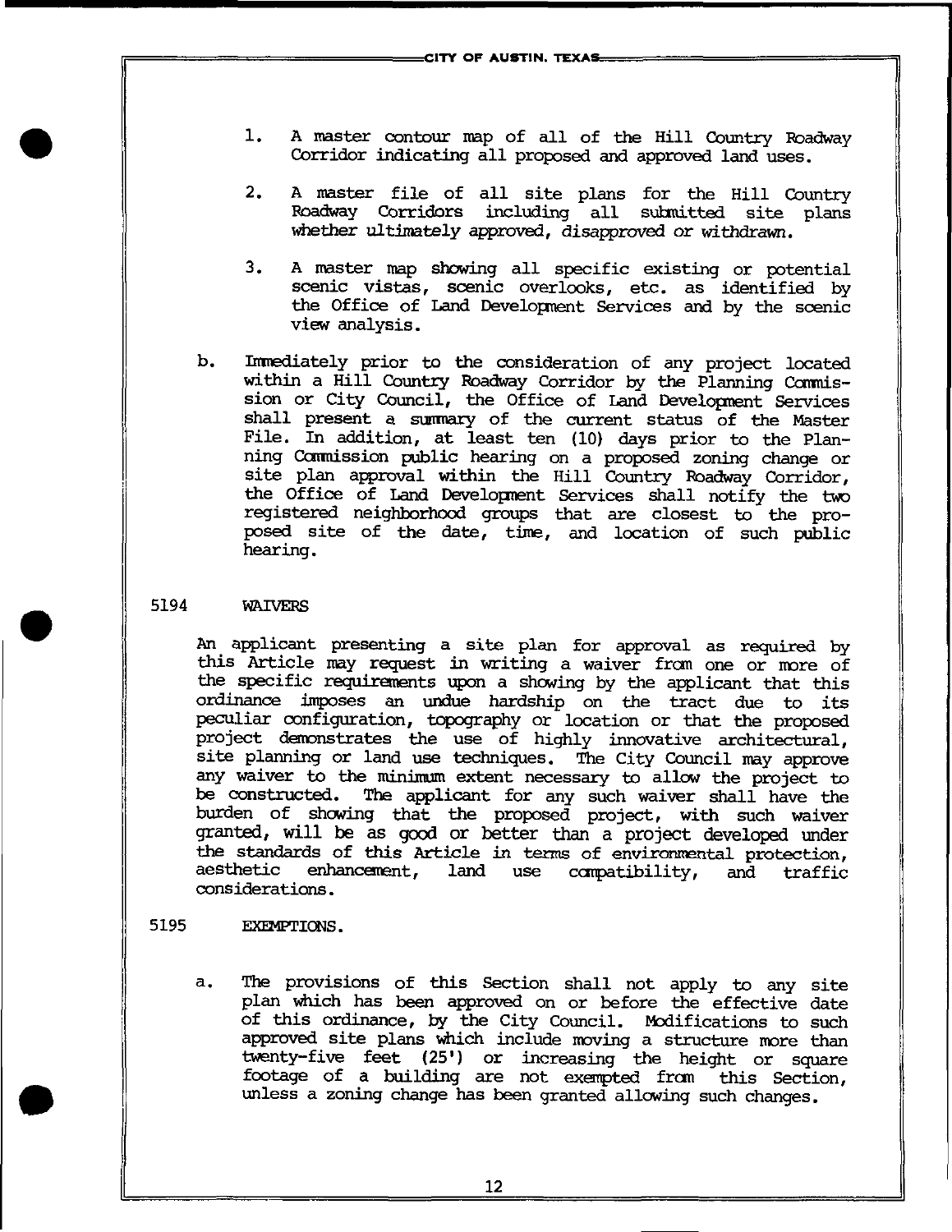| b.             | Site plans for which City of Austin site development permits have<br>been issued on or before the effective date of this ordinance,<br>shall be exempted from the provisions of this Section; provided,<br>however, that such development shall be required to comply with<br>the requirements set forth in Section 5600 (Landscaping<br>Requirements) and Chapter 9-12 (Trees) of the Austin City Code of<br>1981, as amended.                                                                                                                                                                                                                                                                                                                                                                                                                                                                                                            |
|----------------|--------------------------------------------------------------------------------------------------------------------------------------------------------------------------------------------------------------------------------------------------------------------------------------------------------------------------------------------------------------------------------------------------------------------------------------------------------------------------------------------------------------------------------------------------------------------------------------------------------------------------------------------------------------------------------------------------------------------------------------------------------------------------------------------------------------------------------------------------------------------------------------------------------------------------------------------|
| $\mathbf{c}$ . | Site plans which were recommended for approval by the Planning<br>Commission prior to November 6, 1985, and site plans which<br>were submitted prior to May 23, 1985, shall be exempted from<br>the provisions of this ordinance; provided, however, that such<br>projects remain subject to applicable ordinances in effect at<br>the time of submittal.                                                                                                                                                                                                                                                                                                                                                                                                                                                                                                                                                                                  |
| d.             | Single-family homes and duplexes on platted lots shall be<br>exempt from the provisions of this Section.                                                                                                                                                                                                                                                                                                                                                                                                                                                                                                                                                                                                                                                                                                                                                                                                                                   |
| e.             | Development on tracts abutting a Hill Country Roadway in<br>segments designated in the Austin Metropolitan Area Roadway<br>Plan as "Parkway" is exempt from Section 5189(b) (Highway<br>Vegetative Buffer) of this ordinance. Provided, however, that on<br>such tracts a minimum twenty-five foot (25') natural or<br>landscaped buffer shall be provided with no buildings located<br>closer than fifty feet (50') to the proposed right-of-way of<br>the Hill Country Roadway, as specified in the Roadway Plan.                                                                                                                                                                                                                                                                                                                                                                                                                        |
| f.             | Any Planned Development Area (PDA) approved by the City<br>Council prior to the effective date of this ordinance, is<br>exempt from the provisions of this Article.                                                                                                                                                                                                                                                                                                                                                                                                                                                                                                                                                                                                                                                                                                                                                                        |
| g.             | Notwithstanding any language to the contrary herein, this<br>Article shall not apply to development located within one<br>thousand feet (1000') of the dedicated public right-of-way of<br>U.S. 183 or U.S. 290 West.                                                                                                                                                                                                                                                                                                                                                                                                                                                                                                                                                                                                                                                                                                                      |
| h.             | A landowner otherwise exempt from the provisions of this<br>Ordinance may file a request with the Director of OLDS to come<br>under the provisions hereof. The Director of OLDS shall make<br>a recommendation to the Planning Commission and City Council<br>with respect to the appropriate provisions that should be<br>applied to the applicant's tract as well as any waivers that<br>are appropriate taking into consideration the land use ap-<br>provals that already exist for the applicant's tract, it being<br>the intention of the City to attempt to bring such tracts into<br>voluntary compliance as close as reasonably possible to the<br>provisions of this Ordinance without creating an undue hard-<br>ship on such applicant. The Council shall approve waivers as<br>may be appropriate to the minimum extent necessary based upon<br>the recommendations of the Planning Commission and the Direc-<br>tor of OLDS. |
| i.             | Zone change applications which were filed prior to November 6,<br>1985 and which are recommended for approval by the Planning<br>Commission prior to April 1, 1986, for properties located along                                                                                                                                                                                                                                                                                                                                                                                                                                                                                                                                                                                                                                                                                                                                           |

=CITY OF AUSTIN. TEXAS

13

the PM 620 corridor between RR 2222 and Anderson Mill Road may be processed without submission of a site plan; provided, however,